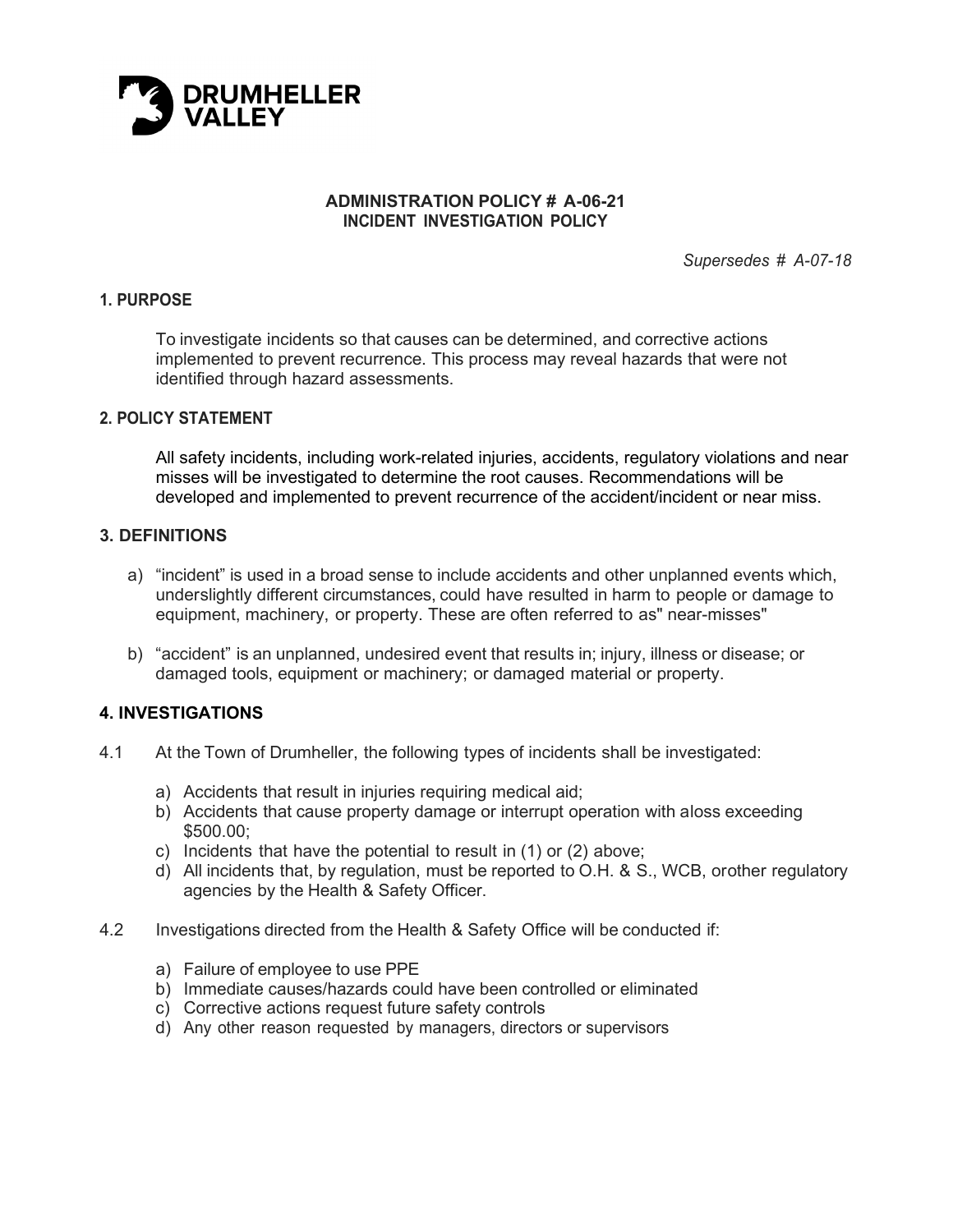Town of Drumheller C-06-21 Page **2** of **2**

### **5. RESPONSIBILITIES**

- 5.1 All employees shall report all incidents to their immediate supervisor.
- 5.2 Supervisors and affected employees shall conduct the initial investigations and complete the incident/accident form. They shall determine root causes, recommend corrective action, and promptly submit the report to their manager.
- 5.3 The manager is responsible for forwarding the completed forms to the Health & Safety Officer for further review.
- 5.4 The Health & Safety Officer shall determine the need for and, if necessary, direct detailed investigations.
- 5.5 In the event of serious accidents, the Health and Safety Officer will inform the Chief Administrative Officer of all details and will provide him with a copy of the final report.

Adopted by Health and Safety Committee Date: November 17, 2021

> $\overline{\phantom{a}}$  , where  $\overline{\phantom{a}}$  , where  $\overline{\phantom{a}}$  , where  $\overline{\phantom{a}}$  , where  $\overline{\phantom{a}}$ Darryl Drohomerski, C.E.T. Chief Administrative Officer

Attached Incident Investigation Report Form Incident Investigation Check List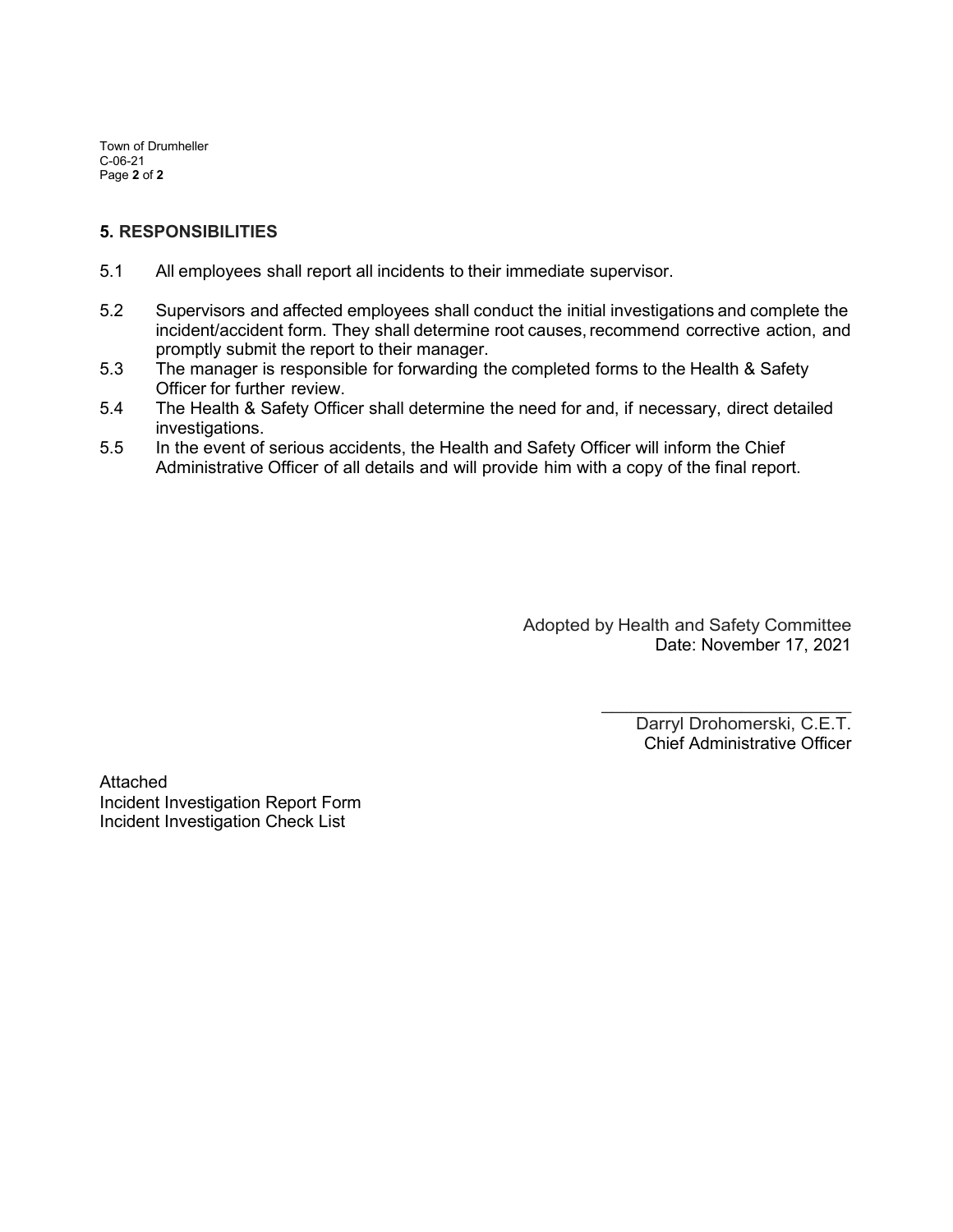

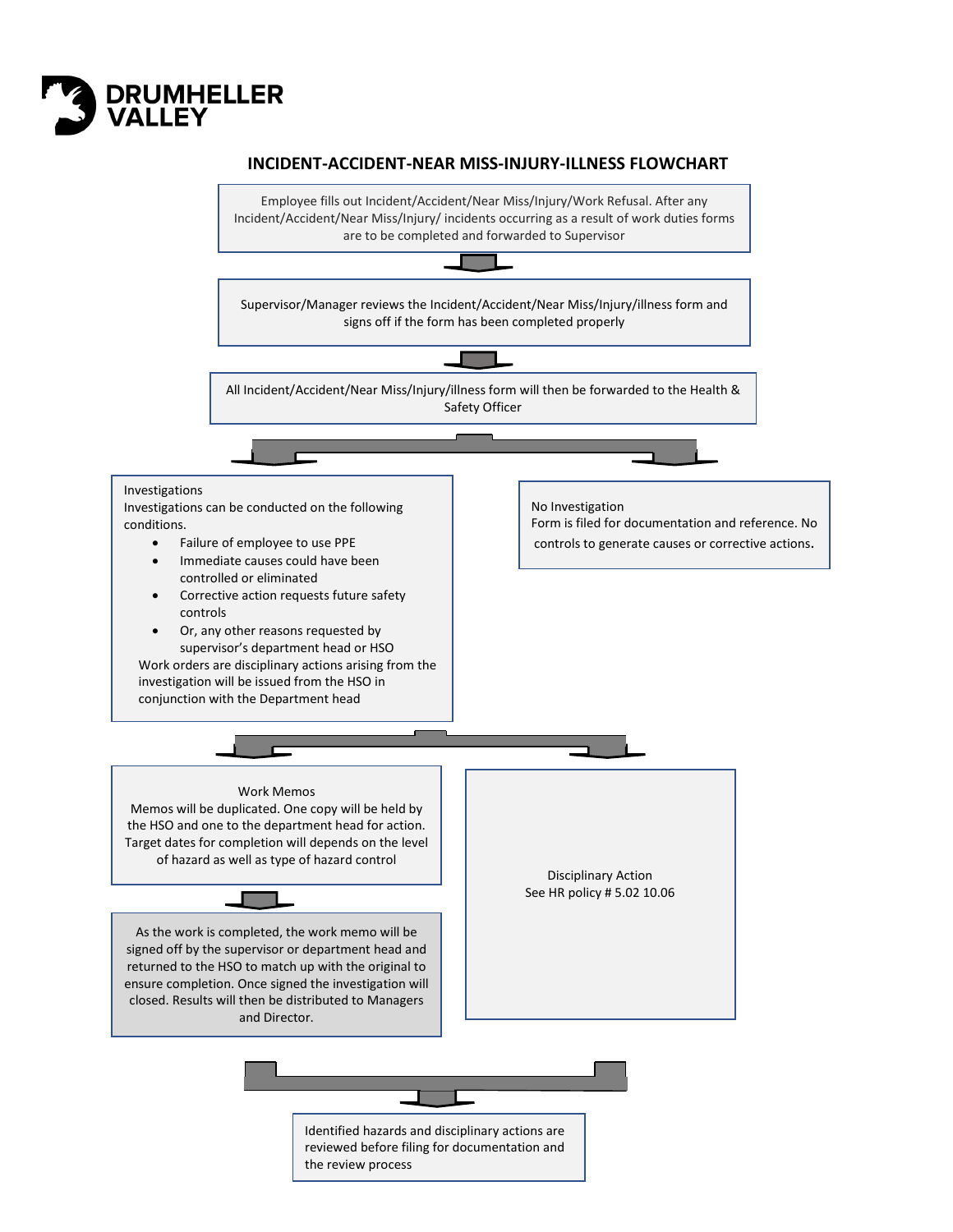

# **Incident Investigation Report Form**

| <b>Instructions:</b> Obtain statements from the injured employee and any witnesses to include what               |                                                    |                                                                                                    |  |  |
|------------------------------------------------------------------------------------------------------------------|----------------------------------------------------|----------------------------------------------------------------------------------------------------|--|--|
| happened, what caused the incident and what were the contributing factors to the incident. To do                 |                                                    |                                                                                                    |  |  |
| this, reconstruct the sequence of events that led to the injury. Attach additional sheets if                     |                                                    |                                                                                                    |  |  |
| necessary. Provide copies of the completed form and all Incident Statement Forms to:                             |                                                    |                                                                                                    |  |  |
| <b>Injury Investigation</b>                                                                                      |                                                    | <b>Non-Injury Investigation</b>                                                                    |  |  |
| <b>Employee Name</b>                                                                                             | <b>Working Title</b>                               | Personnel Number                                                                                   |  |  |
| Date of Incident<br>Time of Incident                                                                             | Claim Number (if known)                            |                                                                                                    |  |  |
| D/M/Y<br>a.m.<br>p.m.                                                                                            |                                                    |                                                                                                    |  |  |
| Work Organization/Location                                                                                       |                                                    |                                                                                                    |  |  |
| Supervisor                                                                                                       | Supervisor Telephone<br>Supervisor Email<br>Number |                                                                                                    |  |  |
|                                                                                                                  |                                                    |                                                                                                    |  |  |
| <b>Incident Description:</b>                                                                                     |                                                    |                                                                                                    |  |  |
| 1.                                                                                                               |                                                    | Where did the incident happen and who was involved? Provide a full description of the surroundings |  |  |
| of the location and the individuals involved.                                                                    |                                                    |                                                                                                    |  |  |
| What was happening at the time of the incident and why was it taking place?<br>2.                                |                                                    |                                                                                                    |  |  |
| What events lead up to the incident? Describe the sequence in order and when they took place.<br>3.              |                                                    |                                                                                                    |  |  |
| What exactly caused the injury and how did it happen? What mechanics, equipment or tools were<br>4.<br>involved? |                                                    |                                                                                                    |  |  |
| Describe the injury. Include the affected body part(s) and injury type or indicate no injury occurred.<br>5.     |                                                    |                                                                                                    |  |  |
|                                                                                                                  |                                                    |                                                                                                    |  |  |
| If a physical injury was avoided, describe what happened that could have potentially resulted in injury?<br>6.   |                                                    |                                                                                                    |  |  |
| <b>Additional Information</b>                                                                                    |                                                    |                                                                                                    |  |  |
| Provide any additional information important to the investigation (pictures taken, evidence collected).          |                                                    |                                                                                                    |  |  |
| <b>Initial Investigator:</b>                                                                                     |                                                    |                                                                                                    |  |  |
| Incident Investigator Name                                                                                       | Date Investigation Started                         | Start Time of Investigation                                                                        |  |  |
|                                                                                                                  | (D/M/Y)                                            | $\square$ a.m. $\square$                                                                           |  |  |
|                                                                                                                  |                                                    | p.m.                                                                                               |  |  |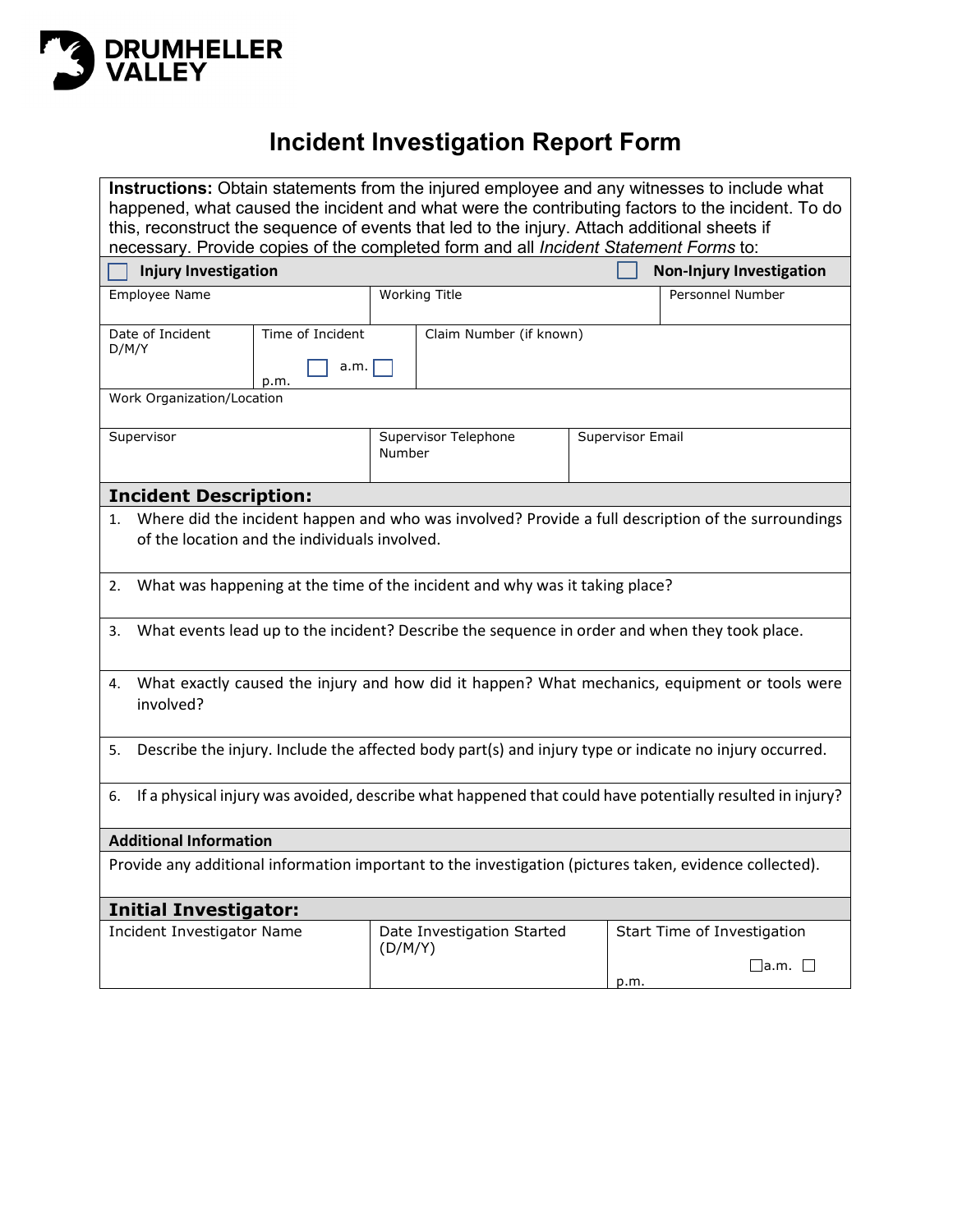

| <b>CHECK ALL DIRECT CAUSES THAT APPLY</b>                                                                                                                                                                                        |                 |                                                                                                                                                                                              |                                                                                                                                                                                                                                                                                                                                                                                                           |       |                                                                                                                                                                      |                       |
|----------------------------------------------------------------------------------------------------------------------------------------------------------------------------------------------------------------------------------|-----------------|----------------------------------------------------------------------------------------------------------------------------------------------------------------------------------------------|-----------------------------------------------------------------------------------------------------------------------------------------------------------------------------------------------------------------------------------------------------------------------------------------------------------------------------------------------------------------------------------------------------------|-------|----------------------------------------------------------------------------------------------------------------------------------------------------------------------|-----------------------|
| What CONDITION of tools, equipment, or work area contributed to incident?<br><b>Not Applicable</b>                                                                                                                               |                 |                                                                                                                                                                                              |                                                                                                                                                                                                                                                                                                                                                                                                           |       |                                                                                                                                                                      |                       |
| Close Clearance/Congestion<br><b>Hazardous Placement</b><br>Inadequate Warning System<br><b>Improper Material Storage</b><br>Tools/Equipment/Vehicle<br>Inadequate/Improper PPE                                                  |                 | Floors/Work Surfaces                                                                                                                                                                         | Inadequate Ventilation<br>Inadequate Illumination<br>Inadequate Guards/Barrier<br>Equipment/Workstation Design                                                                                                                                                                                                                                                                                            | Other | Poor Housekeeping<br><b>Equipment Failure</b><br><b>Hazardous Materials</b><br>Defective                                                                             |                       |
| What ACTION or INACTION contributed to the incident?                                                                                                                                                                             |                 |                                                                                                                                                                                              |                                                                                                                                                                                                                                                                                                                                                                                                           |       |                                                                                                                                                                      | <b>Not Applicable</b> |
| <b>Failure to Make Secure</b><br>Improper Lifting<br>Used Equipment Improperly<br>Not following Proper Procedures<br>Horseplay/Distractive Active<br>Nullified Safety/Control Devices<br>Servicing Equipment in Motion           |                 | Improper Technique<br><b>Unauthorized Actions</b><br><b>Improper Position</b><br>Other                                                                                                       | <b>Used Defective Equipment</b><br>Unsafe Act of Another Staff<br>Running/Rushing/Acting in Haste                                                                                                                                                                                                                                                                                                         |       | Failure to Use PPE<br>Improper Loading<br>Operating at Improper Speed<br>Used Wrong Tool/Equipment<br>Under Influence Drugs/Alcohol<br>Failure to Warn/Signal        |                       |
| <b>CHECK ALL UNDERLYING OR ROOT CAUSES THAT APPLY</b><br>What caused or influenced the substandard conditions or behaviors?                                                                                                      |                 |                                                                                                                                                                                              |                                                                                                                                                                                                                                                                                                                                                                                                           |       |                                                                                                                                                                      |                       |
| Lack of Proper Procedures<br>Inadequate Job Training Methods<br>Inadequate Maintenance Standards<br>Poor Work Design<br>Lack of Communication Between Staff<br>Inadequate Cleaning<br>Inadequate Preventive Maintenance<br>Other |                 |                                                                                                                                                                                              | Inadequate Job Instructions<br><b>Inadequate Tools</b><br><b>Inadequate Supervision</b><br>Improper Layout or Design<br>Unsafe Design or Construction<br>Poor Work Practice<br>Inadequate Purchasing Standards<br>Lack of Skill<br>Improper Extension of Service Life<br>Improper Planning<br>Inadequate Environmental Controls<br><b>Inadequate Capacity</b><br>Inadequate Enforcement or Work Standards |       |                                                                                                                                                                      |                       |
| CHECK ALL ACTIONS NECESSARY TO CORRECT THE DIRECT AND ROOT CAUSES                                                                                                                                                                |                 |                                                                                                                                                                                              |                                                                                                                                                                                                                                                                                                                                                                                                           |       |                                                                                                                                                                      |                       |
| What corrective actions have been taken or are needed to prevent a recurrence?                                                                                                                                                   |                 |                                                                                                                                                                                              |                                                                                                                                                                                                                                                                                                                                                                                                           |       |                                                                                                                                                                      |                       |
| Task Analysis/Procedure Revision<br>Reinstruction of Employees<br><b>Eliminate Congestion</b><br>Task Analysis to Be Completed<br>Improve Design/Construction<br>Improve Illumination<br>Other                                   |                 | Improve Clean-Up Procedures<br>Improve Storage/Arrangement<br>Improve/Change Work Method<br>Install/Revise Guards/Devices<br>Job Reassignment of Employees<br>Mandatory Pre-Job Instructions |                                                                                                                                                                                                                                                                                                                                                                                                           |       | Repair/Replace Equipment<br>Rotation of Employee<br>Identify/Improve PPE<br><b>Improve Enforcement</b><br>Use Other Materials/Supplies<br><b>Improve Ventilation</b> |                       |
| Recommended corrective actions or preventive measures to be taken<br><b>Action Item</b><br><b>Person Responsible</b><br><b>Target Date</b><br><b>Date</b>                                                                        |                 |                                                                                                                                                                                              |                                                                                                                                                                                                                                                                                                                                                                                                           |       |                                                                                                                                                                      |                       |
|                                                                                                                                                                                                                                  |                 |                                                                                                                                                                                              |                                                                                                                                                                                                                                                                                                                                                                                                           |       |                                                                                                                                                                      | Complete              |
| Initial Investigator:                                                                                                                                                                                                            |                 |                                                                                                                                                                                              |                                                                                                                                                                                                                                                                                                                                                                                                           |       |                                                                                                                                                                      |                       |
| Incident Investigator Name                                                                                                                                                                                                       |                 | Date of Investigation D/M/Y<br>Date Investigation Closed D/M/Y                                                                                                                               |                                                                                                                                                                                                                                                                                                                                                                                                           |       |                                                                                                                                                                      |                       |
| Investigation Review (Initial after reviewing the findings of the investigation):                                                                                                                                                |                 |                                                                                                                                                                                              |                                                                                                                                                                                                                                                                                                                                                                                                           |       |                                                                                                                                                                      |                       |
|                                                                                                                                                                                                                                  | <b>Initials</b> | <b>Review</b><br>Date                                                                                                                                                                        | <b>Comments</b>                                                                                                                                                                                                                                                                                                                                                                                           |       |                                                                                                                                                                      |                       |
| Health & Safety<br>Committee                                                                                                                                                                                                     |                 |                                                                                                                                                                                              |                                                                                                                                                                                                                                                                                                                                                                                                           |       |                                                                                                                                                                      |                       |
| Manager                                                                                                                                                                                                                          |                 |                                                                                                                                                                                              |                                                                                                                                                                                                                                                                                                                                                                                                           |       |                                                                                                                                                                      |                       |
| Director                                                                                                                                                                                                                         |                 |                                                                                                                                                                                              |                                                                                                                                                                                                                                                                                                                                                                                                           |       |                                                                                                                                                                      |                       |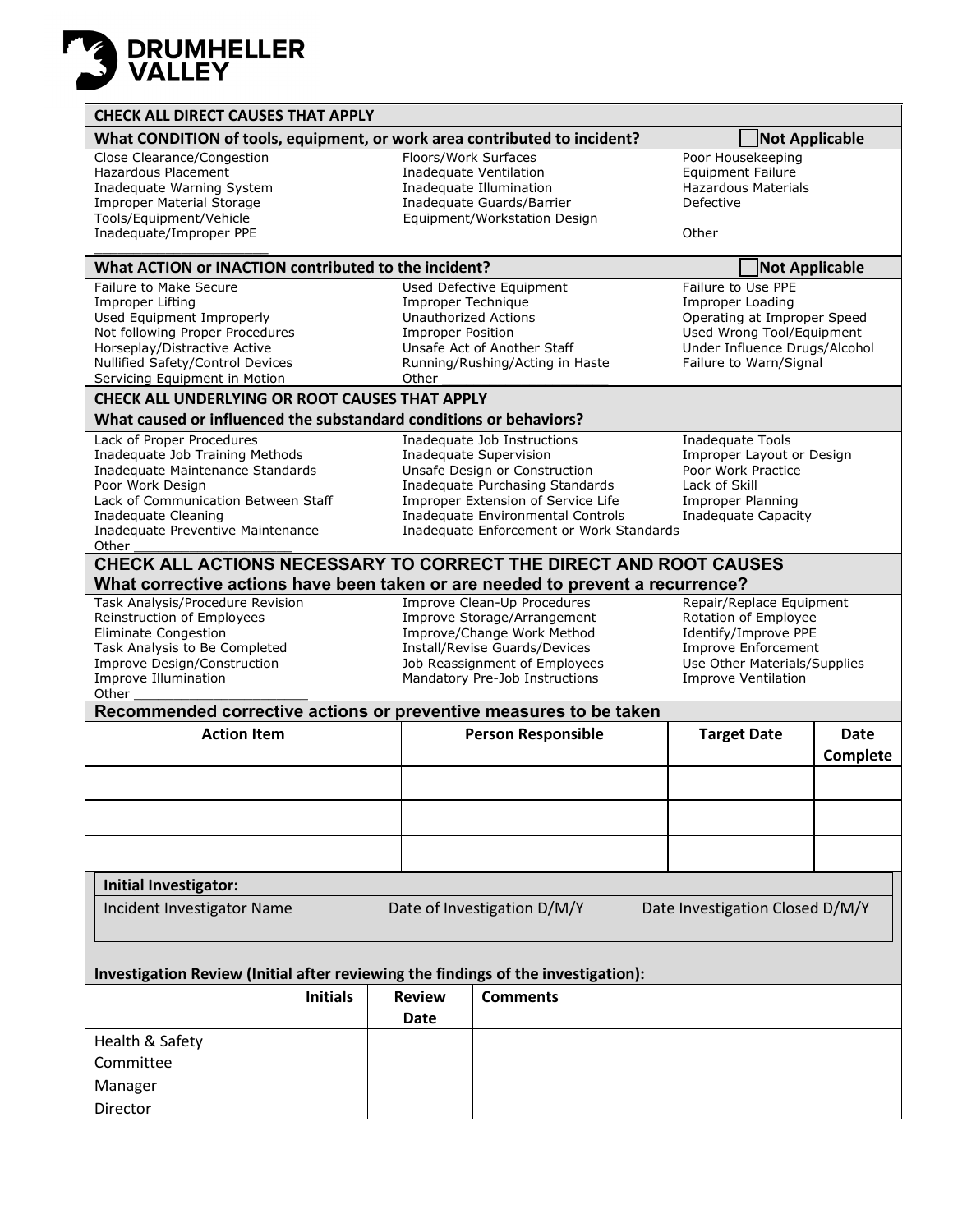

## **Incident Investigation Check List**

### **COLLECTING THE EVIDENCE**

| <b>Observations</b>                                        | Tick if<br>Relevant | Tick when<br>Completed |
|------------------------------------------------------------|---------------------|------------------------|
| Location                                                   |                     |                        |
| <b>Access and Egress</b>                                   |                     |                        |
| Any post-events, tests, checks, sampling or reconstruction |                     |                        |
| Clinical Evidence about injured person                     |                     |                        |
| Sketches, photographs, measurements                        |                     |                        |
|                                                            |                     |                        |

### **Documentation**

Written instructions Safe Operating Procedures Risk Assessments Policies Records of earlier inspections

### **Interviews**

Those involved in the incident Any witnesses Managers Those observing prior to event



 $T \cdot c$ 

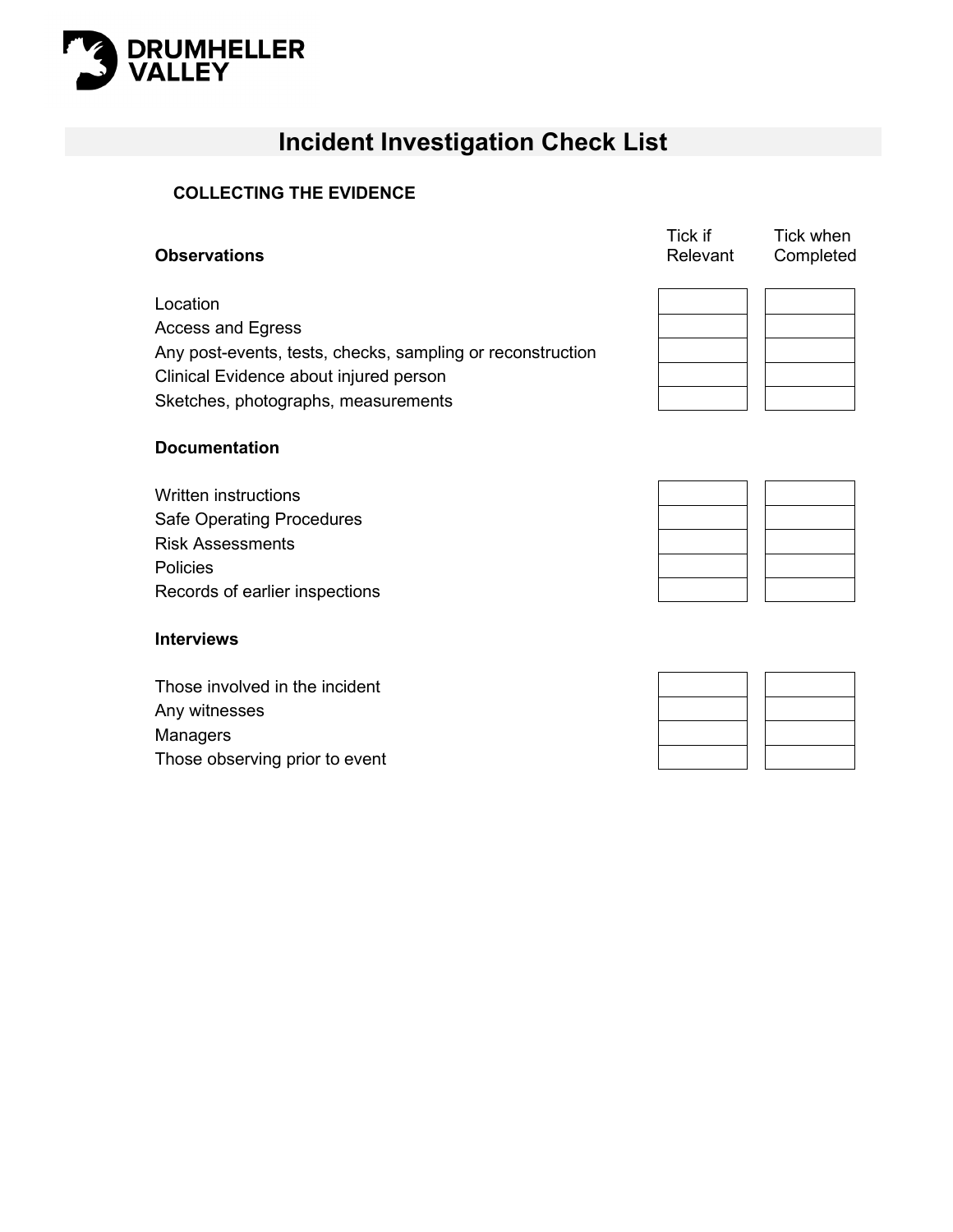

#### **INCIDENT – ACCIDENT – NEAR MISS - INJURY**

**INCIDENT**: An unplanned, undesired event that hinders completion of a task and may cause injury, illness, or property damage.

**ACCIDENT:** is something which happens unexpectedly and unintentionally and which often damages something or injures someone

**NEAR MISS:** is an unplanned event that did not result in injury, illness, or damage but had the potential to do so. **INJURY:** is damage to the body. This may be caused by accidents, falls, hits, and other causes.

**Date & Time of Occurrence: \_\_\_\_\_\_\_\_\_\_\_\_\_\_\_\_\_\_\_\_**

Date & Time of Report: \_\_\_\_\_\_

*\*USE & ATTACH ADDITIONAL PAPER AS REQUIRED.*

**Employee's Information** Name: Driver's License and/or Phone #: Unit #:

| Witnesses | <b>Phone Number</b> |  |  |
|-----------|---------------------|--|--|
|           |                     |  |  |
|           |                     |  |  |
|           |                     |  |  |

| Description of incident/accident/near miss or if injury/illness, or work refusal -include description<br>(who, when, what, where, why and how should be answered) |  |  |  |
|-------------------------------------------------------------------------------------------------------------------------------------------------------------------|--|--|--|
|                                                                                                                                                                   |  |  |  |
|                                                                                                                                                                   |  |  |  |
|                                                                                                                                                                   |  |  |  |

**Please indicate where injury occurred by placing an 'X' on DIAGRAM below.**



\_\_\_\_\_\_\_\_\_\_\_\_\_\_\_\_\_\_\_\_\_\_\_\_\_\_\_\_\_\_\_\_\_\_\_\_\_\_\_\_\_\_\_\_\_\_\_\_\_\_\_\_\_\_\_\_\_\_\_\_\_\_\_\_\_\_\_\_\_\_\_\_\_\_\_\_\_\_\_\_\_\_\_\_\_\_\_\_ \_\_\_\_\_\_\_\_\_\_\_\_\_\_\_\_\_\_\_\_\_\_\_\_\_\_\_\_\_\_\_\_\_\_\_\_\_\_\_\_\_\_\_\_\_\_\_\_\_\_\_\_\_\_\_\_\_\_\_\_\_\_\_\_\_\_\_\_\_\_\_\_\_\_\_\_\_\_\_\_\_\_\_\_\_\_\_\_

**Root Causes** *(Describe why this incident/accident happened) Examples below*